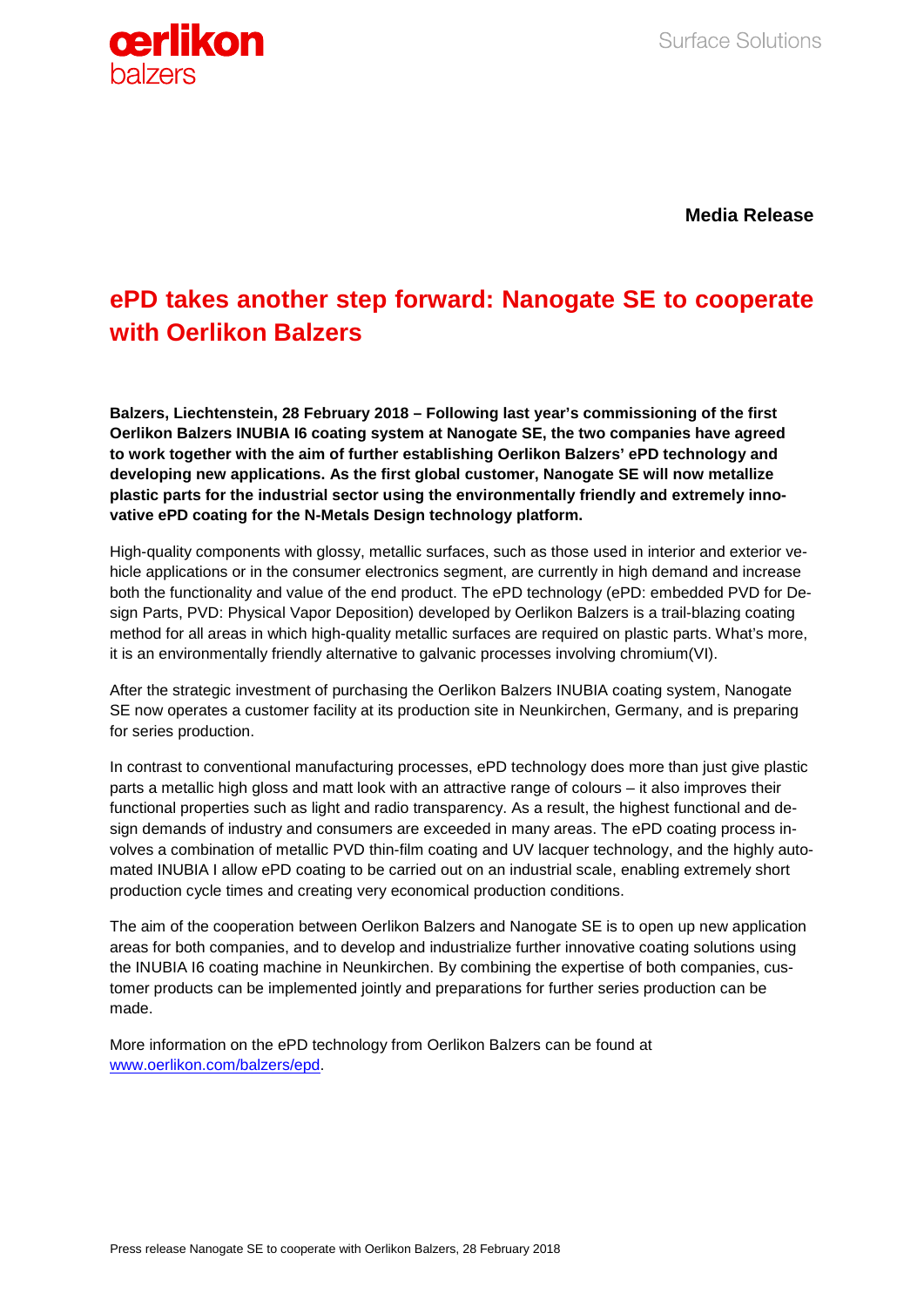



Oerlikon Balzers and Nanogate will join forces to develop and industrialize innovative coating systems using the INUBIA I6 machine

## **For more information, please contact:**

Alessandra Doëll Head of Communications, Oerlikon Balzers T +423 388 7500 [alessandra.doell@oerlikon.com](mailto:alessandra.doell@oerlikon.com) [www.oerlikon.com/balzers](http://www.oerlikon.com/balzers)

## **About Oerlikon Balzers**

Oerlikon Balzers is one of the world's leading suppliers of surface technologies that significantly improve the performance and durability of precision components and tools used in the metal and plastics processing industries. These coatings, developed under the brand names BALINIT and BALIQ, are extremely thin, exceptionally hard and significantly reduce friction and wear. BALITHERM offers a broad spectrum of heat treatments while BALTONE comprises coatings which are beautifully suited for decorative applications due to their elegant colours. Under the technology brand BALIFOR, the company develops customized solutions for the automotive market, while ePD represents solutions for the metallization of plastic parts yielding a chrome look.

Worldwide, there are more than 1,100 coating systems in use by Oerlikon Balzers and their customers. The development and assembly operations for Balzers systems are based in Liechtenstein and in Bergisch Gladbach, Germany. Oerlikon Balzers has a dynamically evolving network currently consisting of over 100 coating centres in 35 countries in Europe, North and South America and Asia. Together with Oerlikon Metco, Oerlikon Balzers is part of the Surface Solutions Segment of the Swiss Oerlikon Group (SIX: OERL).